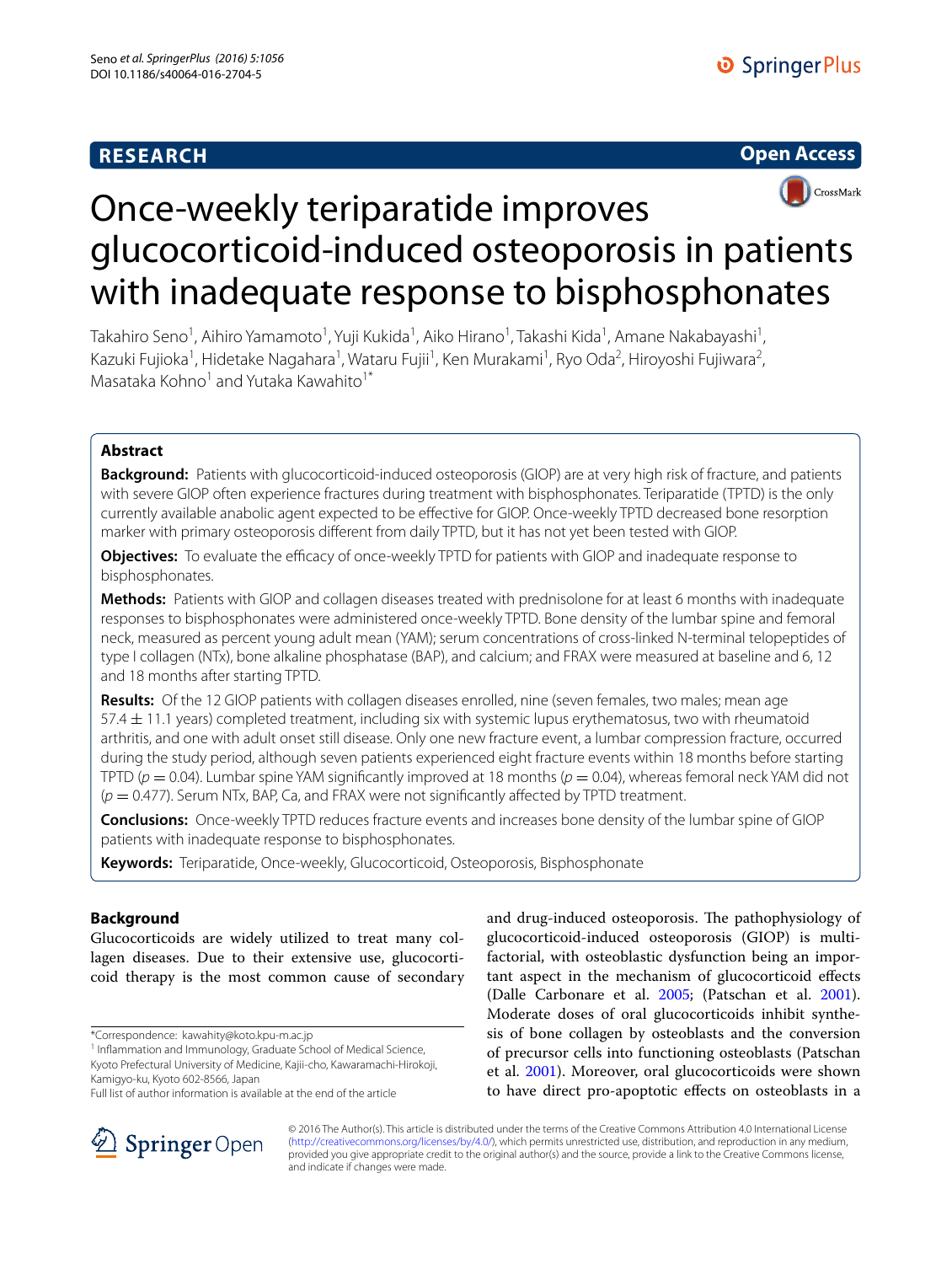mouse model (O'Brien et al. [2004](#page-6-2)). Glucocorticoids also modify the synthesis, release, and receptor binding of locally produced growth factors (Canalis [1996\)](#page-5-0). These adverse effects of glucocorticoids on bone formation reduce the total amount of bone (Dalle Carbonare et al. [2005](#page-6-0)). Agents that promote bone formation are needed for patients with GIOP.

Teriparatide (TPTD), a human parathyroid hormone analog, is the only currently available anabolic agent that stimulates osteoblast activity (Borggrefe et al. [2010](#page-5-1)); (Sibai et al. [2011\)](#page-6-3). TPTD has been shown to increase bone mass, improve bone quality, and reduce the risk of fracture in patients with severe osteoporosis (Toulis et al. [2011](#page-6-4)). Daily administration of recombinant TPTD has been shown to be effective in the treatment of nonunion fractures (Oteo-Alvaro and Moreno [2010\)](#page-6-5); (Lee et al. [2012](#page-6-6)). Daily TPTD increased bone mineral density more than alendronate in GIOP (Saag et al. [2007](#page-6-7)). Although assays of markers of bone metabolism showed that daily TPTD increased markers of bone formation and bone resorption, the balance favored bone formation (Miyauchi et al. [2010\)](#page-6-8).

Once-weekly chemically synthesized TPTD has been shown to have rapid and powerful anti-fracture activity (Nakamura et al. [2012\)](#page-6-9); (Nakano et al. [2014\)](#page-6-10), increasing the bone mineral density (BMD) of cancellous but not cortical bone (Sone et al. [1995\)](#page-6-11). Once-weekly TPTD significantly reduced NTx levels from baseline by 12.2 % at 48 weeks and thereafter (Nakamura et al. [2012](#page-6-9)). This reduction of bone resorption activity is the unique feature of once-weekly TPTD although daily TPTD increase bone resorption marker (McClung et al. [2005\)](#page-6-12). Even after treatment with bisphosphonates, once-weekly TPTD injections reduced the risk of vertebral fracture and increased BMD with primary osteoporosis subjects. Glucocorticoid promotes bone resorption activity in addition to the reduction of bone formation. Therefore, these findings suggested that once-weekly TPTD may be effective in patients with GIOP. This pilot study assessed the efficacy of once-weekly TPTD for GIOP patients with inadequate response to bisphosphonates.

#### **Methods**

#### **Study design**

The study cohort consisted of patients at our institution with GIOP and collagen diseases, who showed inadequate responses to bisphosphonates. Patients received subcutaneous injections of 56.5 μg of TPTD once-weekly for 18 months. During the study, all the patient concomitantly received vitamin D. Markers of osteoporosis were assessed at baseline and after 6, 12 and 18 months of treatment. The study protocol was approved by the responsible institutional review boards at our hospital (RBMR-C-1154-3), was conducted in accordance with the ethical standards of the Declaration of Helsinki, and was consistent with good clinical practice.

#### **Participants**

Osteoporosis was diagnosed according to the guidelines on the management and treatment of GIOP of the Japanese Society for Bone and Mineral Research (Nawata et al. [2005](#page-6-13)), i.e., with BMD at the lumbar spine or femoral neck <80 % of the young adult mean (YAM) in the Japanese population. Moreover, all patients were treated with corticosteroids for at least 6 months, but experienced new fractures or decreased BMD despite treatment with bisphosphonates, after which patients were started on once-weekly TPTD instead of bisphosphonates. All patients provided written informed consent.

#### **Efficacy measures**

Bone mineral density of the lumbar spine and hip was measured in nine and six subjects, respectively, using dual-energy x-ray absorptiometry (Discovery Wi; Hologic, Bedford, MA) at baseline and at 6, 12 and 18 months. BMD and YAM were determined, and changes from baseline were calculated.

Serum samples were obtained under nonfasting conditions before injection of TPTD. All measurements were performed centrally in a single batch at our hospital and a validated institution (SRL, Tokyo, Japan). Serum concentrations of the bone formation marker bone alkaline phosphatase (BAP); the bone resorption marker crosslinked N-telopeptide of type I collagen (NTx), and calcium were measured at baseline and after 6, 12 and 18 months. Serum BAP was measured using a chemiluminescent enzyme immunoassay and serum NTx by enzyme-linked immunoassay.

#### **Fractures**

Morphometric fractures were assessed in frontal and lateral spine, and hip radiographs were obtained at baseline and after 6, 12 and 18 months. Clinical fractures were defined as those confirmed on radiographs, accompanied by clinically evident symptoms such as pain in the vertebral or non-vertebral region. Both morphometric and clinical fractures were counted as fracture events.

The fracture risk assessment tool (FRAX) is a scientifically validated risk assessment tool endorsed by the World Health Organization that assesses the 10-year probability of fracture. Ten-year probabilities of hip and major osteoporotic fractures were calculated using the official calculation web tool of the World Health Organization.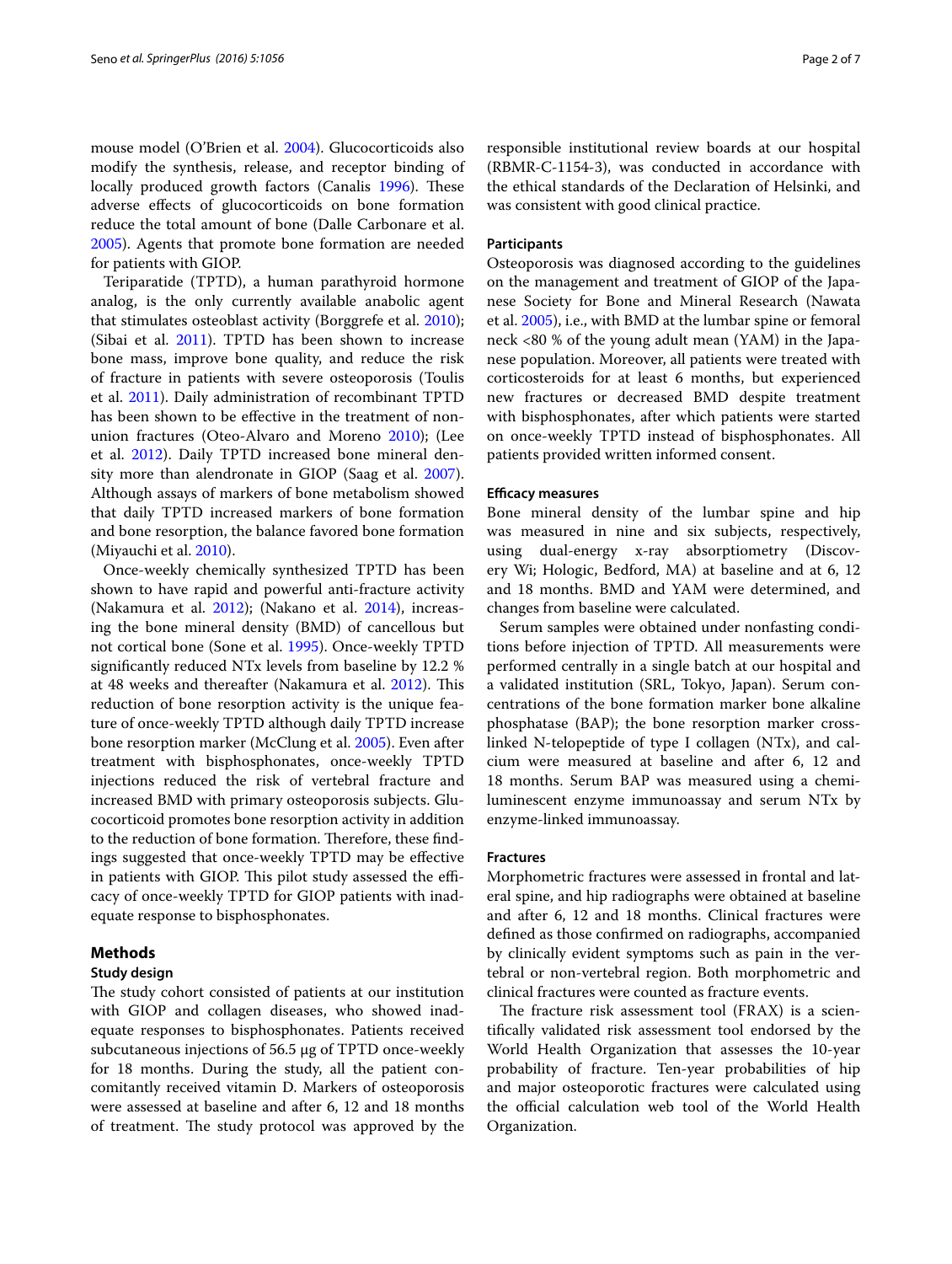#### **Adverse events**

Patients underwent regular physical examinations, hematological monitoring, measurements of blood chemistry, and urinary examinations. All adverse events that led to withdrawal from the study were recorded.

#### **Statistical analysis**

Percent changes from baseline in BMD, YAM, FRAX, serum calcium, and bone turnover markers at each time point were compared with baseline measurements using ANOVA and Wilcoxon matched-pairs single rank tests. All statistical analysis were performed using GraphPad Prism statistical software (Version 5, GraphPad Software, San Diego, CA, USA), and all had a two-sided significance level of 0.05.

#### **Results**

#### **Subjects**

Twelve GIOP patients with collagen disease were enrolled into this study, including six with systemic lupus erythematosus (SLE), three with rheumatoid arthritis (RA), one with mixed connective tissue disease, one with systemic sclerosis, and one with adult onset still disease (AOSD). One patient stopped TPTD after the first dose due to nausea, and two discontinued within 6 months because of onset of another disease unassociated with TPTD, including one patient with malignant lymphoma and the other with purulent arthritis of the hip and abscess in the iliopsoas muscle. The remaining nine patients completed this study; their baseline demographic and clinical characteristics, including concentrations of bone metabolic markers, are shown in Table [1](#page-2-0). The nine patients, of mean age 57.4 years, included six with SLE (five females and one male), two with RA (one female and one male), and one female with AOSD. At baseline, their mean BMD was 0.74 at the lumbar spine and 0.62 at the femoral neck, and their mean YAM at these two sites was 73.1 and 72.0 %, respectively. Prior to starting TPTD treatment, seven of the nine subjects experienced vertebral or non-vertebral fractures, including seven who experienced fractures within 18 months before this study, regardless of their BMD. In remaining two patients, BMD decreased in spite of bisphosphonate treatment. Mean BAP at baseline was 10.8 µg/L and mean serum NTx was 13.8 nmol BCE/L. All patients received the administration of vitamin D. Disease activities including DAS28-CRP and SLEDAI were not changed during study period.

#### **Bone mineral density**

At 18 months, YAM increased 8.27 % at the lumbar spine  $(p = 0.041, ANOVA; p = 0.019, Wilcoxon matched-pairs$ single rank test), but decreased  $-2.85$  % at the femoral neck  $(p = 0.477, ANOVA)$  (Fig. [1a](#page-3-0), b). BMD at these sites, however, did not change significantly during TPTD treatment (Fig. [1](#page-3-0)c, d), but tended to increase at the lumbar spine.

#### **Bone turnover markers**

Serum BAP (Fig. [2a](#page-3-1)) and NTx (Fig. [2](#page-3-1)b) tended to increase during TPTD treatment, but not significantly. Serum calcium concentration was unchanged (Fig. [3](#page-4-0)).

#### **Fractures**

FRAX for hip and major fractures remained constant during TPTD administration (Fig. [4](#page-4-1)a, b). The number of fracture events and patients with new fractures 18 months before or after TPTD treatment in Table [2](#page-5-2). During the 18 months before TPTD treatment, seven patients experienced eight fracture events. During the 18 months of TPTD treatment, only one patient, a female with SLE, experienced a new radiographic vertebral fracture or investigator-assessed non-vertebral fracture  $(p = 0.04)$ . This patient had three fracture events within 18 months before the start of the study, and showed a significant reduction from baseline in BAP concentration.

#### **Safety**

Of the 12 patients enrolled, nine patients completed this study. One patient discontinued TPTD due to nausea

#### <span id="page-2-0"></span>**Table 1 Baseline characteristics of patients who received once-weekly teriparatide injections for 18 months**

| Sex (n)                                                                                                                              | Female: 7, male: 2     |
|--------------------------------------------------------------------------------------------------------------------------------------|------------------------|
| Age (year)                                                                                                                           | $57.4 \pm 11.1$        |
| Disease (n)                                                                                                                          | SLE 6, RA 2, AOSD 1    |
| PSL dose at baseline (mg/day)                                                                                                        | $10 + 6.6$             |
| Fracture events within 18 months before TPTD<br>treatment (n)                                                                        | 8 events of 7 patients |
| Lumbar spine YAM (%)                                                                                                                 | $73.1 \pm 11.9$        |
| Total hip YAM (%)                                                                                                                    | $72 + 10.0$            |
| Lumbar spine BMD                                                                                                                     | $0.74 \pm 0.11$        |
| Total hip BMD                                                                                                                        | $0.62 \pm 0.11$        |
| Ca (mg/dl)                                                                                                                           | $9.1 \pm 0.5$          |
| $BAP$ ( $\mu$ g/L)<br>Reference value; male 3.7-20.9, Premenopau-<br>sal female 2.9-14.5, Postmenopausal female<br>$3.8 - 22.6$      | $10.8 + 4.6$           |
| Serum NTx (nmol BCE/L)<br>Reference value; Male 9.5-17.7, Premenopau-<br>sal female 7.5-16.5, Postmenopausal female<br>$10.7 - 24.0$ | $13.8 + 4.4$           |
| FRAX: major fracture (%)                                                                                                             | $20.5 \pm 16.7$        |
| FRAX: hip fracture (%)                                                                                                               | $8.8 + 11.4$           |

Data are shown as mean  $\pm$  SD

*SLE* systemic lupus erythematosus, *RA* rheumatoid arthritis, *AOSD* adult onset still disease, *PSL* prednisolone, *YAM* young adult mean, *BMD* bone mineral density, *Ca* calcium, *BAP* bone alkaline phosphatase, *NTx* type 1 collagen crosslinked N-telopeptide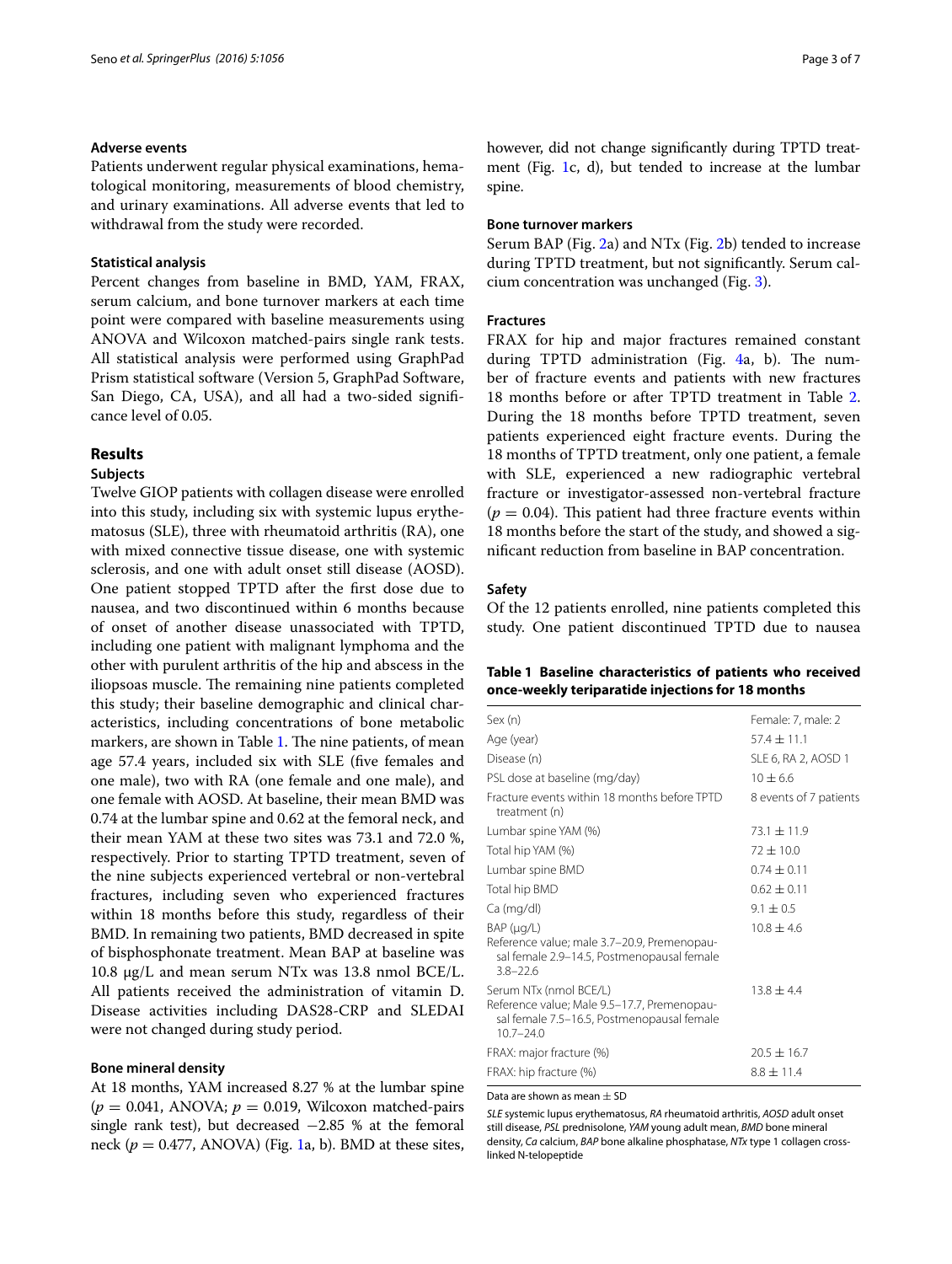

<span id="page-3-0"></span>

<span id="page-3-1"></span>at first administration. Through 18 months, none of the patients who completed this study experienced any significant adverse events.

### **Discussion**

This study indicated that once-weekly TPTD was effective for subjects with GIOP who were non-responsive to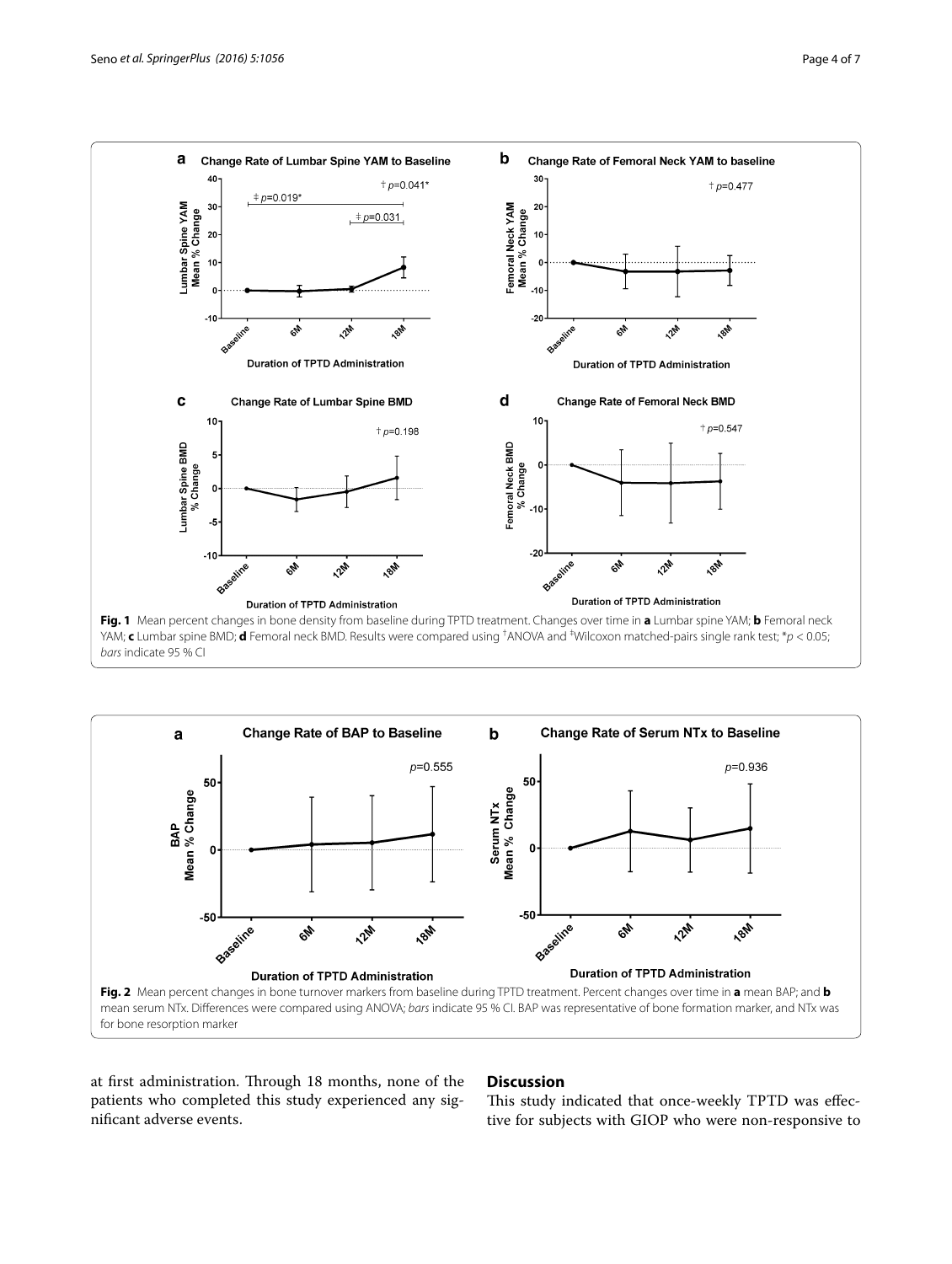<span id="page-4-0"></span>

Glucocorticoid induces osteoporosis mainly by suppressing osteoblast-mediated osteogenesis. Glucocorticoids can suppress osteoblastic differentiation and activity, both of which many be overcome by PTH and bisphosphonates (Hayashi et al. [2009](#page-6-14)). An in vitro study showed that low-dose PTH reversed glucocorticoid-inhibited alkaline phosphatase activity (Iu et al. [2005\)](#page-6-15). Intermittent PTH was found to prevent glucocorticoid-induced osteoblast and osteocyte apoptosis and preserve the rate of bone formation, BMD, and strength (Weinstein et al. [2010\)](#page-6-16). These findings indicate that TPTD is suitable for treatment of GIOP.

TPTD is a unique anabolic agent that accelerates bone formation. Daily TPTD has been shown to reduce bone fractures, especially in the vertebrae, increasing BMD at the lumbar spine (Reeve et al. [1976](#page-6-17)), and reducing nonunion fractures (Aspenberg and Johansson [2010\)](#page-5-3). Spine and hip BMD were increased more by daily TPTD than by alendronate in patients with GIOP (Saag et al. [2009](#page-6-18)). Additionally, daily TPTD for 18 months was superior to risedronate in improving lumbar spine BMD, as measured by quantitative computed tomography, in males with GIOP (Glüer et al. [2013\)](#page-6-19).

Recently, once-weekly TPTD has been available for severe osteoporosis in addition to daily TPTD. One of the most important difference between once-weekly and daily TPTD is change in bone resorption marker. Onceweekly TPTD reduces bone resorption markers in addition to increasing bone formation markers, as compared to daily TPTD that increase bone resorption markers (Miyauchi et al. [2010](#page-6-8)). Glucocorticoid also promote bone resorption. Therefore, once-weekly TPTD is thought to be more suitable for GIOP treatment than daily TPTD.

The efficacy of once-weekly TPTD had not been tested for GIOP. A double-blinded randomized clinical trial for primary osteoporosis patients confirmed that once-weekly TPTD increased lumbar BMD dose-dependently after 24 and 48 weeks, although the radiogrammetric density of cortical bone did not differ significantly (Fujita et al. [1999](#page-6-20)). This study found that once-weekly TPTD for 18 months significantly increased YAM of the lumbar spine, as well as reducing fracture events. Prior fracture is an important risk

<span id="page-4-1"></span>

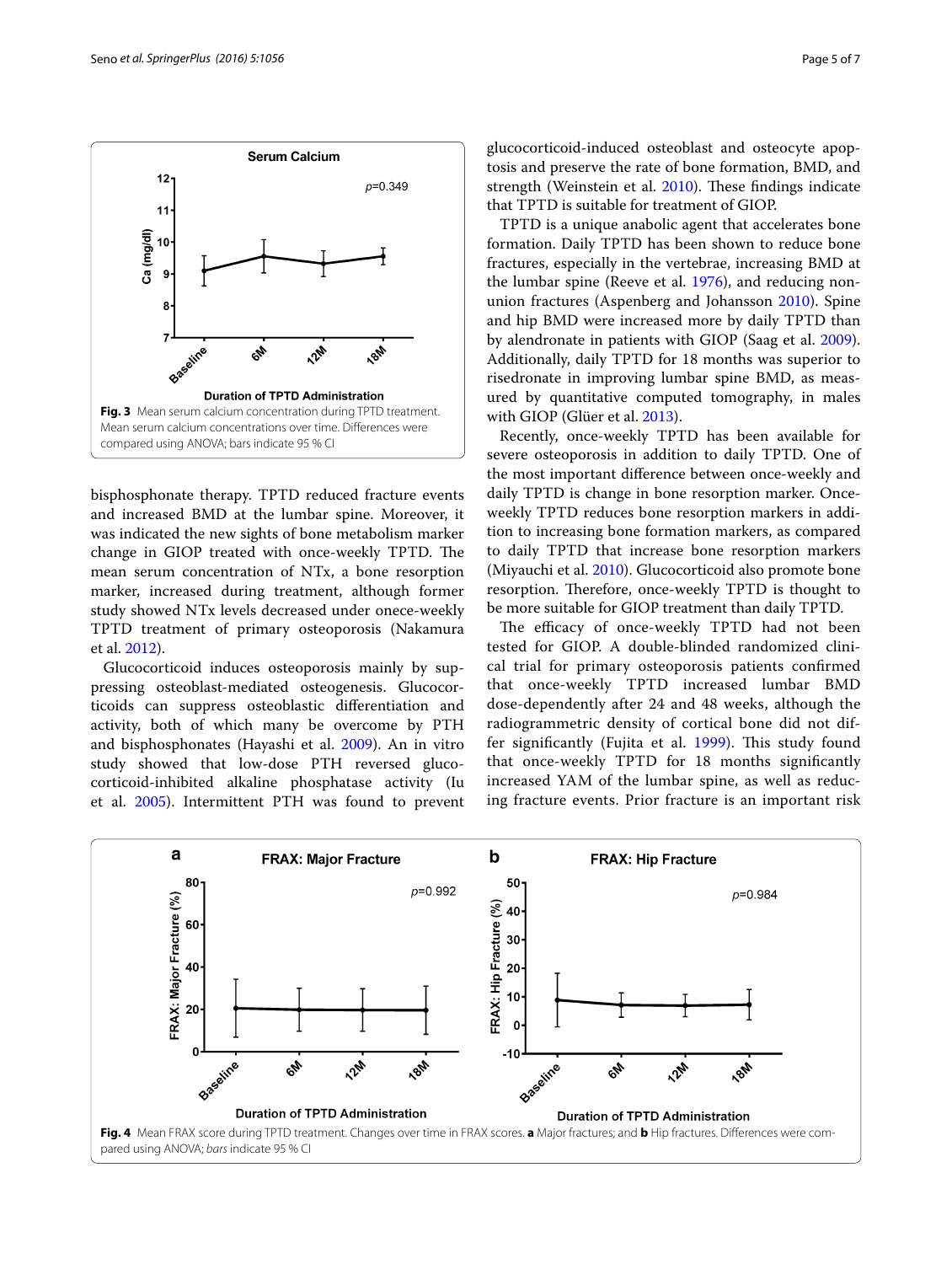| <b>Study period of TPTD</b><br>administration | $-18 \sim -13$ months | $-12 \sim -7$ months | $-6$ $\sim$ 0 months | 0 ~ 6 months | 7 ~ 12 months | 13 ~ 18 months |
|-----------------------------------------------|-----------------------|----------------------|----------------------|--------------|---------------|----------------|
| Patients                                      |                       |                      |                      |              |               |                |
| Fracture events                               |                       |                      |                      |              |               |                |

<span id="page-5-2"></span>**Table 2 Fracture events of patients who completed the 18-months study duration**

This table shows the number of total fracture events and patients with new fractures before or after TPTD administration

factor for future fractures (Klotzbuecher et al. [2000](#page-6-21)). In our study, TPTD prevented the fracture events in the six patients who had one fracture event during 18 months before TPTD. A female SLE patient, who had two fractures within 18 months before starting TPTD, suffered only one fracture during TPTD treatment. Furthermore she was treated with denosumab after onceweekly TPTD, she did not fracture under denosumab. Swithing from TPTD to denosumab improved bone mineral density effectively in postmenopousal osteoporosis (Leder et al. [2015](#page-6-22)). Preseding once-weekly TPTD might be beneficial for prevention of fracture. Additionally, YAM was improved at 18 months in our study, but it was not increased at 12 months. We assumed the reason that patients enrolled in this study were very severe with osteoporosis. This fact showed that we needed TPTD treatment for 18 months in order to improve GIOP. Taken together, 18 months of once-weekly TPTD reduced fractures in GIOP patients.

Our study also indicated the new findings of bone turnover makers. Assessments of bone turnover makers during once-weekly TPTD administration found that the bone formation markers BAP and osteocalcin were increased, while the bone resorption marker urinary deoxypiridinoline was decreased (Sugimoto et al. [2014](#page-6-23)), as was urinary NTx (Nakamura et al. [2012\)](#page-6-9). Thus, weekly TPTD not only enhances bone formation but suppresses bone resorption. Our study found, however, that the increase in BAP was smaller than previously reported and that serum NTx increased. Although daily TPTD tended to increase serum calcium level, weekly TPTD maintained calcium concentration (Sone et al. [1995\)](#page-6-11). Our study found that serum calcium did not change during 18 months of treatment with once-weekly TPTD. This study, however, included only patients with severe GIOP who were unresponsive to bisphosphonates, which may have reduced the impact of TPTD on bone turnover markers.

Moreover, lower frequency of administration decreases the burden on patients and enhance the convenience. Thus, once-weekly administration has the advantage even if its beneficial effect is equivalent to daily TPTD.

This study had several limitations, including the very small size of the study population and the evaluation

of only two bone turnover markers, BAP and NTx. Other markers of bone turnover, including osteocalcin, P1NP, and deoxypiridinoline, were not measured. Third, patients did not receive supplementary calcium and magnesium as basic treatment for osteoporosis.

In conclusion, this study is the first to our knowledge to show that once-weekly TPTD reduced fracture events and increased the YAM of the lumbar spine in GIOP patients with inadequate response to bisphosphonates. Onceweekly TPTD was well tolerated and compliance was good. Although these findings suggest that TPTD may be safe and effective for GIOP patients with collagen diseases, further studies in larger patient populations are required to determine the efficacy of once-weekly TPTD for GIOP.

#### **Authors' contributions**

TS managed this study, enrolled patients in this study, and performed the statistical analysis. AY enrolled patients and helped to draft the manuscript. YK, AH, TK, AN, KF, HN, WF and KM enrolled patients. RO and HF helped for interpretation of X-ray. MK participated in study design. YK conceived of the study, and participated in its design and coordination. All authors read and approved the final manuscript.

#### **Author details**

<sup>1</sup> Inflammation and Immunology, Graduate School of Medical Science, Kyoto Prefectural University of Medicine, Kajii-cho, Kawaramachi-Hirokoji, Kamigyo-ku, Kyoto 602-8566, Japan.<sup>2</sup> Department of Orthopaedics, Graduate School of Medical Science, Kyoto Prefectural University of Medicine, Kajii-cho, Kawaramachi-Hirokoji, Kamigyo-ku, Kyoto 602-8566, Japan.

#### **Acknowledgements**

We thank Chiaki Tani for secretarial assistance.

#### **Competing interests**

The authors declare that they have no competing interests.

Received: 12 April 2016 Accepted: 28 June 2016 Published online: 11 July 2016

#### **References**

- <span id="page-5-3"></span>Aspenberg P, Johansson T (2010) Teriparatide improves early callus formation in distal radial fractures. Acta Orthop 81:234–236. doi:[10.3109/17453671003761946](http://dx.doi.org/10.3109/17453671003761946)
- <span id="page-5-1"></span>Borggrefe J, Graeff C, Nickelsen TN et al (2010) Quantitative computed tomographic assessment of the effects of 24 months of teriparatide treatment on 3D femoral neck bone distribution, geometry, and bone strength: results from the EUROFORS study. J Bone Miner Res 25:472–481. doi:[10.1359/jbmr.090820](http://dx.doi.org/10.1359/jbmr.090820)
- <span id="page-5-0"></span>Canalis E (1996) Mechanisms of glucocorticoid action in bone: implications to glucocorticoid-induced osteoporosis. J Clin Endocrinol Metab 81:3441–3447. doi[:10.1210/jc.81.10.3441](http://dx.doi.org/10.1210/jc.81.10.3441)